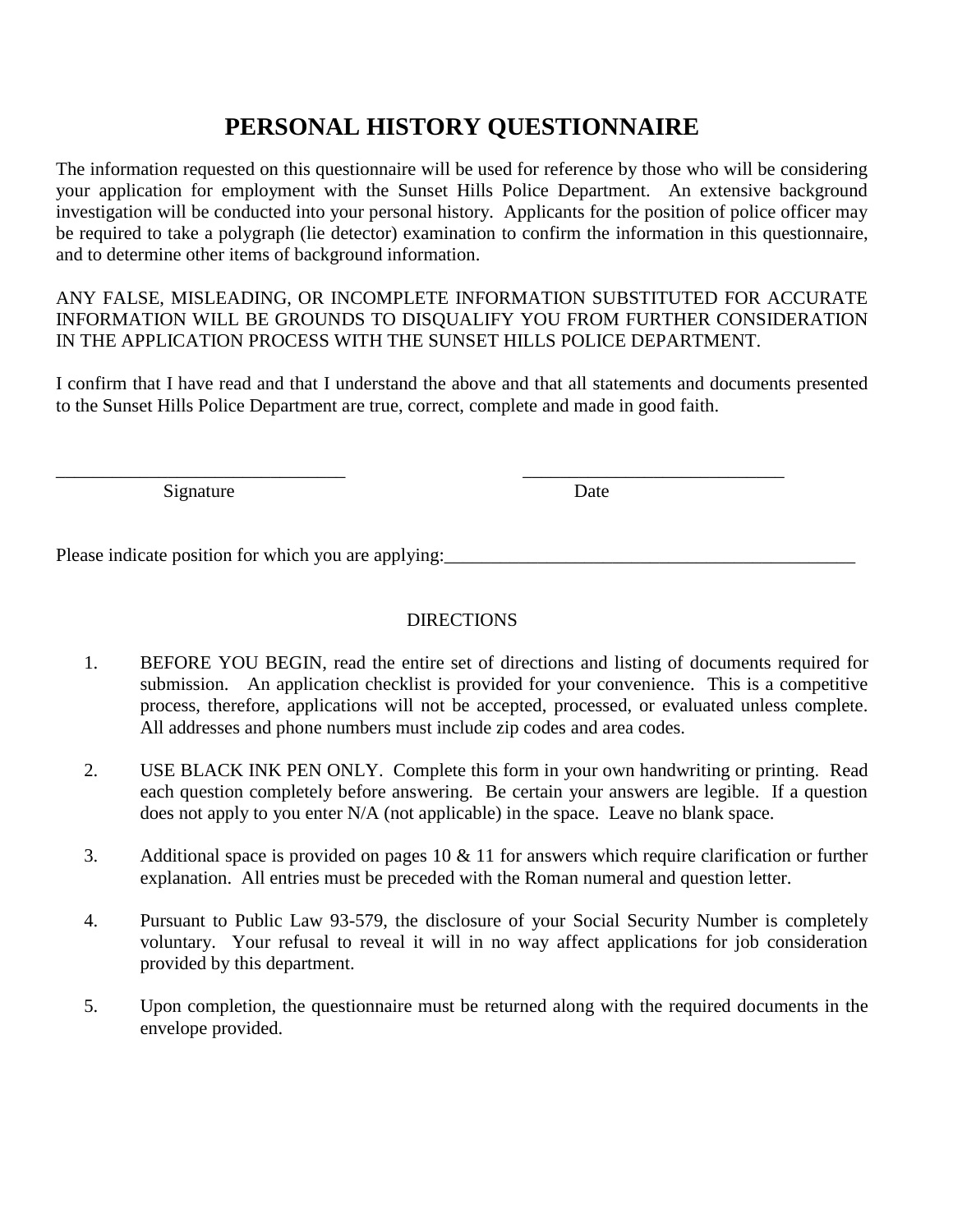### **Minimum Requirements for Police Officer**

This announcement provides the information necessary for a potential applicant to determine whether he or she meets the basic entry level qualifications for probationary police officer with the Sunset Hills Police Department.

| <b>AGE REQUIREMENT</b>                              | Must be at least 21 years of age, or applicant much reach their $21st$ birthday by<br>the time of completion of police academy training.                                                                                                                                                                                                    |
|-----------------------------------------------------|---------------------------------------------------------------------------------------------------------------------------------------------------------------------------------------------------------------------------------------------------------------------------------------------------------------------------------------------|
| <b>RESIDENCY</b>                                    | Must be a citizen of the United States. It is required that you live 1 hour or<br>less driving time from the police department.                                                                                                                                                                                                             |
| EDUCATION, WORK<br>MILITARY EXPERIENCE<br><b>Or</b> | Must have either:<br>An Associate's degree or 64 semester credit hours from a regionally<br>accredited university, college or community college. Applicant must have a<br>cumulative GPA of 2.0 on a 4.0 scale of equivalent.<br>A high school diploma or GED with one year of prior police experience or<br>two years of military service. |
| <b>HEIGHT &amp; WEIGHT</b>                          | Must be within the department standards - See Chart (over)                                                                                                                                                                                                                                                                                  |
| <b>VISION</b>                                       | Minimum standard is 20/200 in each eye, uncorrected; correctable to 20/20 in<br>each eye.                                                                                                                                                                                                                                                   |
| <b>ARREST RECORD</b>                                | Must be free from a conviction of a Felony or a Class "A" Misdemeanor.                                                                                                                                                                                                                                                                      |
| <b>DRIVER'S LICENSE</b>                             | Must possess a valid Operators License from your state of residency by date<br>of appointment and have fewer than five (5) points charged against his or her<br>driving record at time of application.                                                                                                                                      |
| <b>MILITARY</b>                                     | Must have an Honorable discharge or a discharge Under Honorable<br>Conditions if applicant has served in the US Military.                                                                                                                                                                                                                   |

#### INTERVIEW & BACKGROUND INVESTIGATION:

If it has been determined that your qualifications meet our requirements for police officer you will be contacted for an initial interview. Candidates will be judged on verbal communication, ability to assess situations and deal with people and their adaptability for police duties. Successful candidates will then proceed to a second interview. From that interview candidates may be referred to the background investigation process, which can include a polygraph examination, the results of which are confidential and only provided to the Chief of Police.

Successful applicants will be given a conditional offer of employment at that time a physical and psychological examination will be given at the department's expense. If the results of these exams meet the standards of employment, the applicant will be appointed.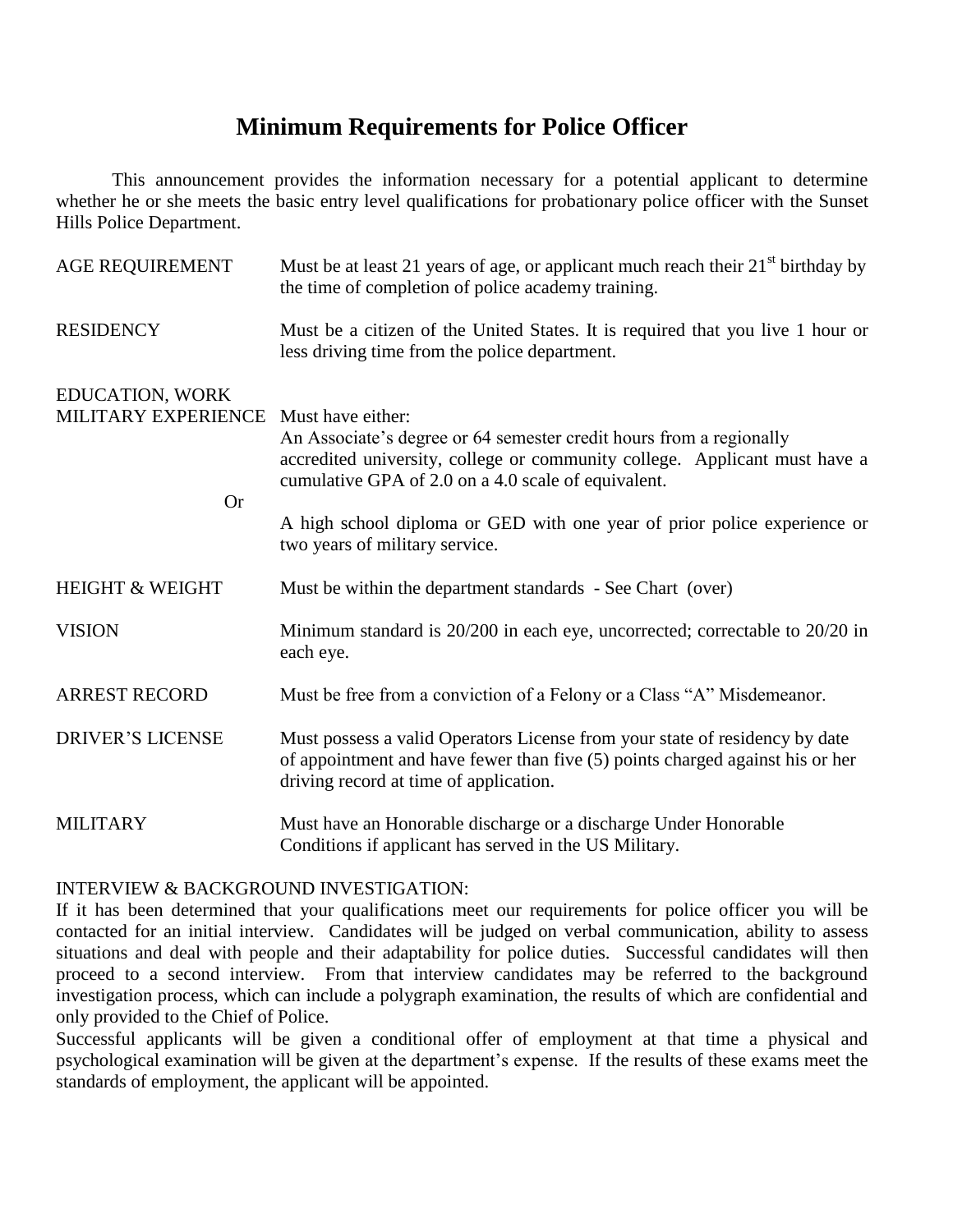# **Application Checklist**

The following documents must be included with this application, or explain fully why they are not included. All documents submitted become the property of the Sunset Hills Police Department and will not be returned.

| 1. | Signed authorization of Release of Information                                                                                                                                                                    | Yes                    | No                  |
|----|-------------------------------------------------------------------------------------------------------------------------------------------------------------------------------------------------------------------|------------------------|---------------------|
| 2. | Certified copy of birth certificate (raised impression,<br>Certified or notarized copy)                                                                                                                           | Yes                    | No                  |
| 3. | High School and College Transcripts. Official Transcripts<br>may be submitted with the application or mailed directly<br>To: 3905 S. Lindbergh Blvd, Sunset Hills, Mo. 63127<br><b>Attention: Human Resources</b> | $Yes$ <sub>_____</sub> | $No$ <sub>___</sub> |
| 4. | Diplomas received (incl. high school and college)                                                                                                                                                                 |                        | $No$ <sub>___</sub> |
| 5. | Copy of State Driver's License                                                                                                                                                                                    | Yes                    | $No$ <sub>___</sub> |
| 6. | Recent facial photograph                                                                                                                                                                                          | Yes                    | No results          |
|    | <u>If applicable, include a COPY of:</u>                                                                                                                                                                          |                        |                     |
| 7. | Military discharge papers - DD Form 214                                                                                                                                                                           |                        |                     |
| 8. | <b>Naturalization Papers</b>                                                                                                                                                                                      | Yes                    | No No               |
| 9. | Missouri P.O.S.T. Class A License                                                                                                                                                                                 | Yes                    | No                  |

\_\_\_\_\_\_\_\_\_\_\_\_\_\_\_\_\_\_\_\_\_\_\_\_\_\_\_\_\_\_\_\_\_\_\_\_\_\_\_\_\_\_\_\_\_\_\_\_\_\_\_\_\_\_\_\_\_\_\_\_\_\_\_\_\_\_\_\_\_\_\_\_\_\_\_\_\_\_\_\_\_

\_\_\_\_\_\_\_\_\_\_\_\_\_\_\_\_\_\_\_\_\_\_\_\_\_\_\_\_\_\_\_\_\_\_\_\_\_\_\_\_\_\_\_\_\_\_\_\_\_\_\_\_\_\_\_\_\_\_\_\_\_\_\_\_\_\_\_\_\_\_\_\_\_\_\_\_\_\_\_\_\_

\_\_\_\_\_\_\_\_\_\_\_\_\_\_\_\_\_\_\_\_\_\_\_\_\_\_\_\_\_\_\_\_\_\_\_\_\_\_\_\_\_\_\_\_\_\_\_\_\_\_\_\_\_\_\_\_\_\_\_\_\_\_\_\_\_\_\_\_\_\_\_\_\_\_\_\_\_\_\_\_\_

\_\_\_\_\_\_\_\_\_\_\_\_\_\_\_\_\_\_\_\_\_\_\_\_\_\_\_\_\_\_\_\_\_\_\_\_\_\_\_\_\_\_\_\_\_\_\_\_\_\_\_\_\_\_\_\_\_\_\_\_\_\_\_\_\_\_\_\_\_\_\_\_\_\_\_\_\_\_\_\_\_

In you are unable to furnish any of these documents, please explain: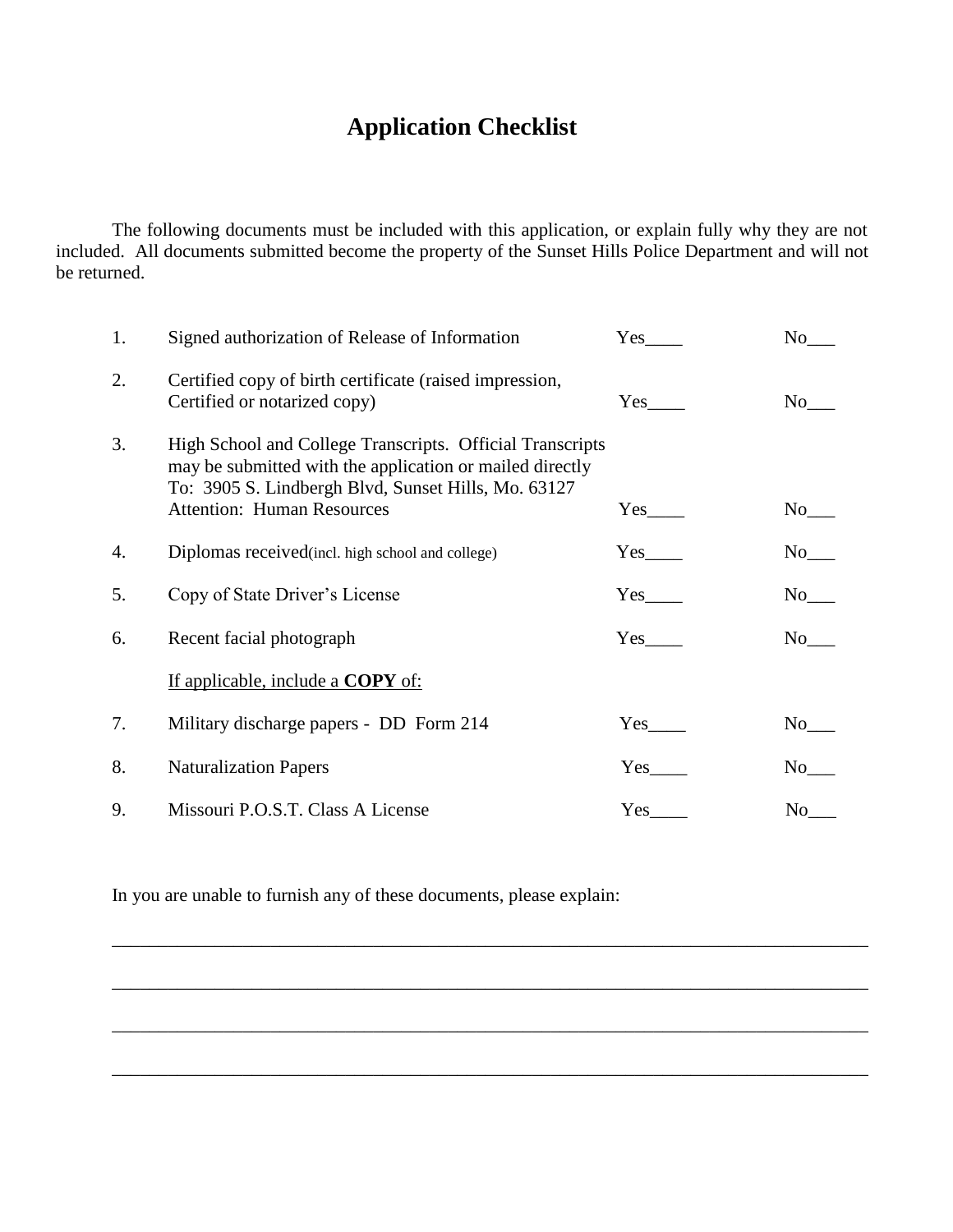# **Salary & Benefits Package**

| <b>SALARY</b>                       |                                                                                                                                                          | After Graduation from the police academy and upon completion of a<br>probationary period, police officers are eligible to receive a yearly merit<br>increase until they reach the top of the pay grade as follows: |  |
|-------------------------------------|----------------------------------------------------------------------------------------------------------------------------------------------------------|--------------------------------------------------------------------------------------------------------------------------------------------------------------------------------------------------------------------|--|
|                                     | <b>Recruit in Academy</b><br><b>Probationary Graduate</b><br><b>Lateral Entry</b><br><b>Top Pay</b>                                                      | $$14.28$ per hour<br>\$28.46 per hour<br>\$28.46 per hour to 37.14 per hour<br>\$37.14 per hour                                                                                                                    |  |
| <b>EDUCATION PAY</b>                | increments.                                                                                                                                              | Annual payments of \$250.for an Associates Degree, \$500.for a Bachelors<br>Degree, and \$750.for a Masters Degree. These are paid in quarterly                                                                    |  |
| PAID TIME OFF (PTO)                 | 128 hours after (1) year of continuous service.<br>168 hours after (5) years of continuous service.<br>208 hours after (15) years of continuous service. |                                                                                                                                                                                                                    |  |
| <b>HOLIDAYS</b>                     | Ten holidays.                                                                                                                                            |                                                                                                                                                                                                                    |  |
| <b>UNIFORMS</b><br><b>EQUIPMENT</b> | provided                                                                                                                                                 | All uniforms and equipment are provided, cleaning of uniforms is also                                                                                                                                              |  |
| <b>ESL</b>                          |                                                                                                                                                          | Extended Sick Leave (ESL) is accrued at a rate of (5) days per year<br>beginning with the date of hire. (Maximum of 1,040 hours)                                                                                   |  |
| <b>INSURANCE</b>                    | portion of the family plan is covered by the city.                                                                                                       | Medical, dental, life and workers compensation insurance is provided to<br>the employee. Family plans are available through payroll deduction. A                                                                   |  |
| <b>PENSION</b>                      | five years of service                                                                                                                                    | LAGERS pension plan is a non-contributory plan supplied. Vested after                                                                                                                                              |  |
| <b>DEFERRED</b>                     |                                                                                                                                                          |                                                                                                                                                                                                                    |  |
| <b>COMPENSATION</b>                 | investments.<br>pay for medical and child care costs on a pre-tax basis.                                                                                 | Employees may participate in a deferred tax free program for retirement<br>There is also a 125 cafeteria plan that allows employees to                                                                             |  |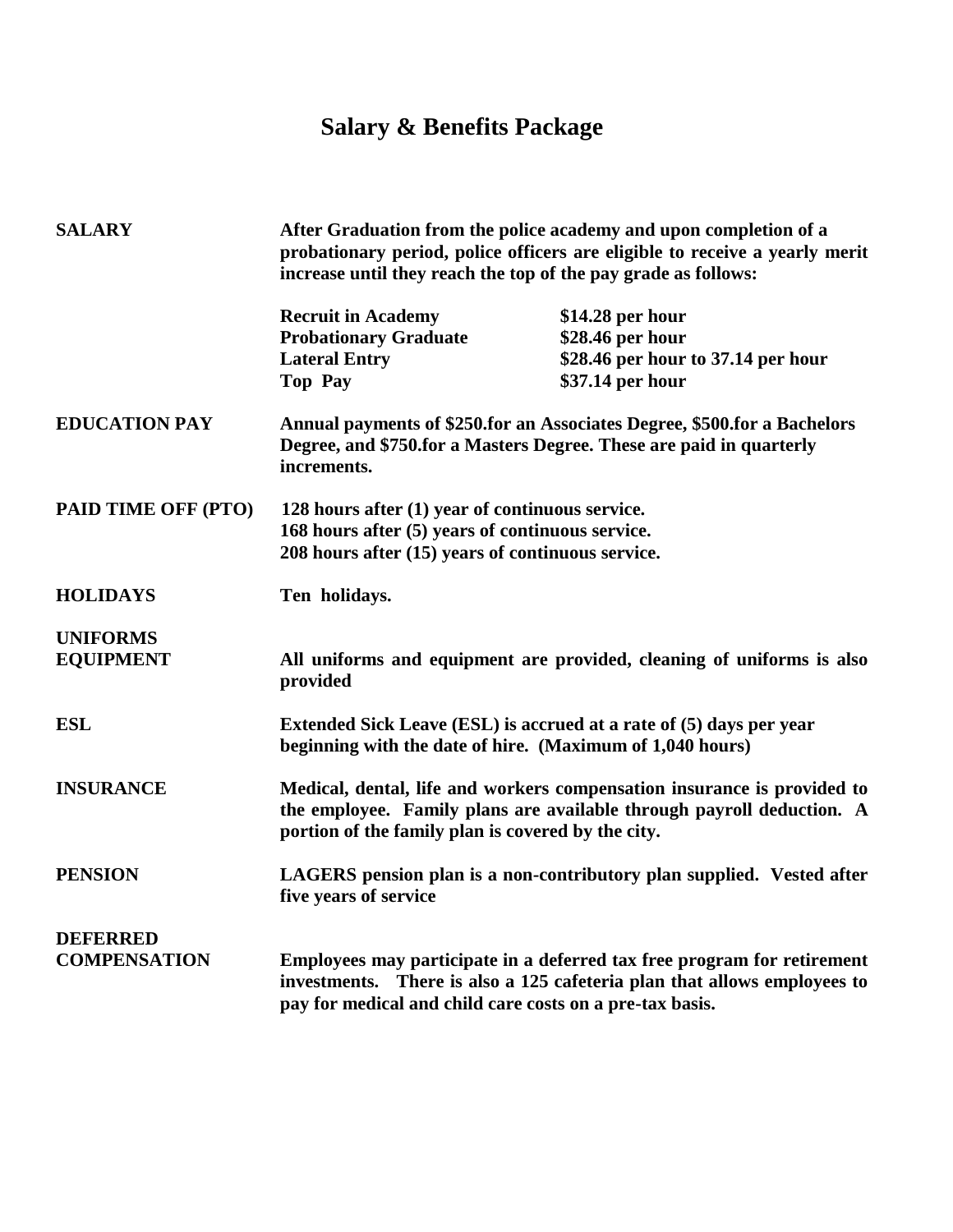## **Authorization for Release of Information**

I, the end of the statements on or in this hereby certify that all statements on or in this application are true and complete to the best of my knowledge and belief. I understand and agree that any mis-statements or omissions of material facts will cause forfeiture on my part and all rights to employment with the Sunset Hills Police Department.

I hereby authorize all law enforcement agencies, Veterans Administration, US Armed Forces, all Federal, State and Local government agencies, Federal and State tax bureau, credit bureau, schools and universities, to furnish the holder of this release with all and any available information in order that they may determine my suitability for police work.

I authorize the holder of this release to make inquiries of my present and past employers regarding my character, integrity and reputation.

I authorize the release of any and all information regarding my employment, credit, or any other information, whether personal or otherwise, that may or may not be on their records, and release said company or person from all liability for any damage whatsoever that may arise from furnishing such information to the holder of this release.

Copies of this authorization will be considered as effective and as valid as the original.

PRINTED NAME SIGNATURE

\_\_\_\_\_\_\_\_\_\_\_\_\_\_\_\_\_\_\_\_\_\_\_\_\_\_\_\_\_\_\_\_\_\_\_\_\_\_\_\_

**DATE** 

This release, your application and all other documents submitted become the property of the Sunset Hills Police Department

\_\_\_\_\_\_\_\_\_\_\_\_\_\_\_\_\_\_\_\_\_\_\_\_\_\_\_\_\_\_\_\_\_\_\_\_\_\_\_\_ \_\_\_\_\_\_\_\_\_\_\_\_\_\_\_\_\_\_\_\_\_\_\_\_\_\_\_\_\_\_\_\_\_\_\_\_\_\_\_\_\_\_\_